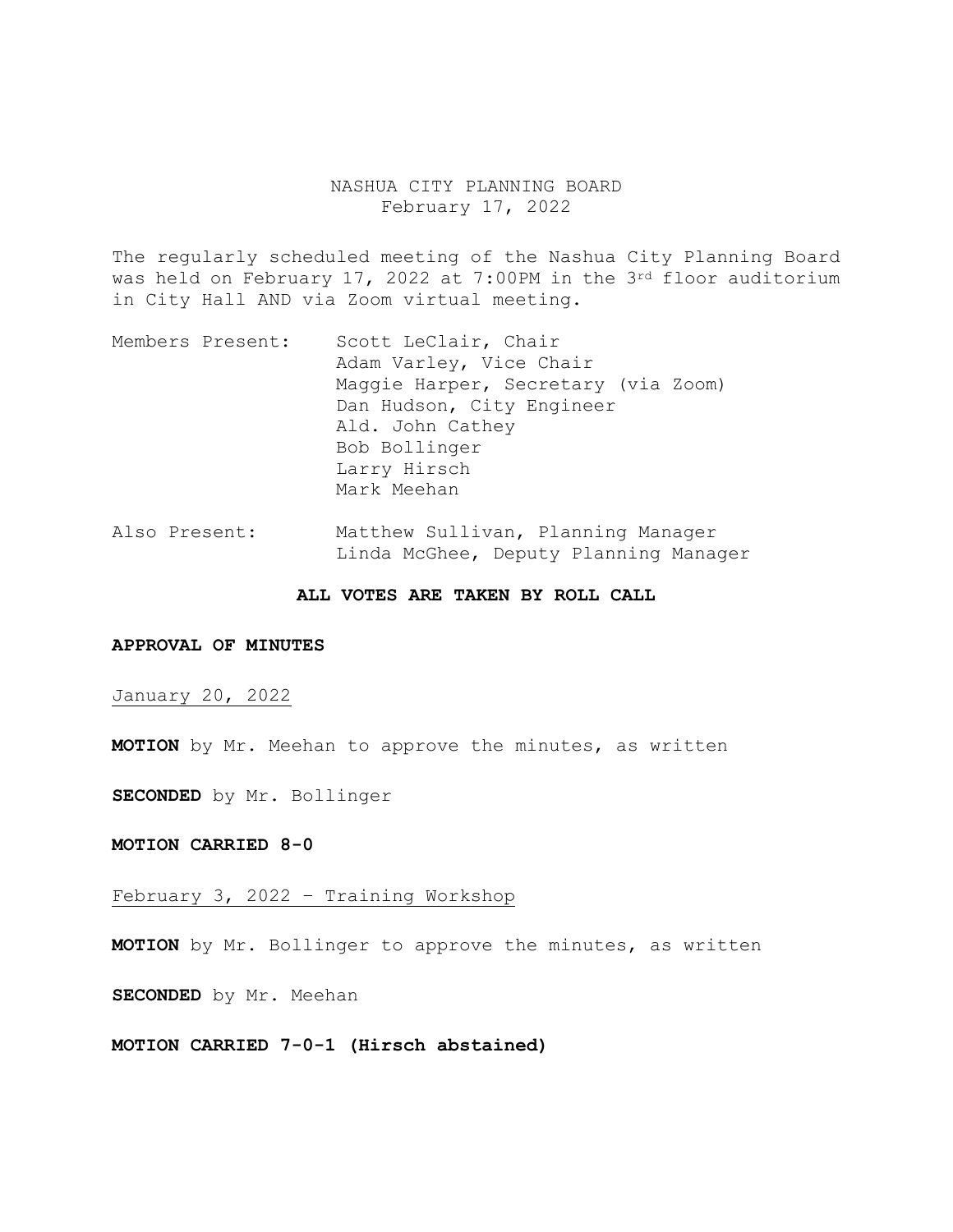#### **COMMUNICATIONS**

Ms. McGhee went over the following items that were received after the case packets were mailed:

o Email from Matthew Sullivan, Planning Manager

### **REPORT OF CHAIR, COMMITTEE, & LIAISON**

None

### **PROCEDURES OF THE MEETING**

After the legal notice of each conditional, special use permit, site plan or subdivision plan is read by the Chair, the Board will determine if that the application is complete and ready for the Board to take jurisdiction. The public hearing will begin at which time the applicant or representative will be given time to present an overview and description of their project. The applicant shall speak to whether or not they agree with recommended staff stipulations. The Board will then have an opportunity to ask questions of the applicant or staff.

The Chair will then ask for testimony from the audience. First anyone wishing to speak in opposition or with concern to the plan may speak. Please come forward to the microphone, state their name and address for the record. This would be the time to ask questions they may have regarding the plan. Next public testimony will come from anyone wishing to speak in favor of the plan. The applicant will then be allowed a rebuttal period at which time they shall speak to any issues or concerns raised by prior public testimony.

One public member will then be granted an opportunity to speak to those issues brought by the applicant during their rebuttal period. The Board will then ask any relevant follow-up questions of the applicant if need be.

After this is completed the public hearing will end and the Board will resume the public meeting at which time the Board will deliberate and vote on the application before us. The Board asks that both sides keep their remarks to the subject at hand and try not to repeat what has already been said.

Above all, the Board wants to be fair to everyone and make the best possible decision based on the testimony presented and all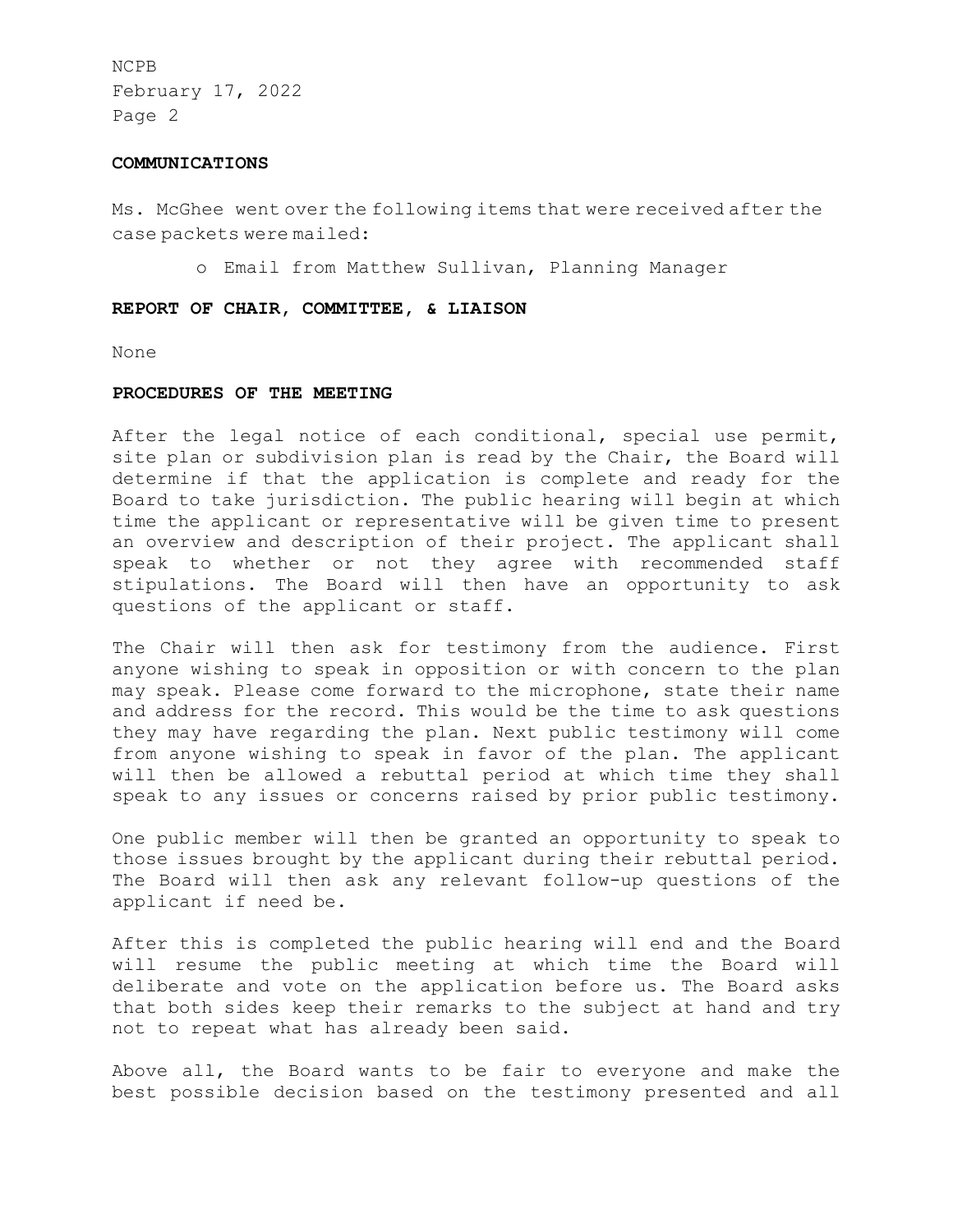applicable approval criteria established in the Nashua Revised Ordinances for conditional, special use permits, site plans and subdivisions. Thank you for your interest and courteous attention. Please turn off your cell phones and pagers at this time.

#### **OLD BUSINESS – CONDITIONAL USE PERMITS**

**A21-0290** Elizabeth Lu (Owner) Matthew Plante (Applicant) – Application and acceptance of proposed Special Use Permit to allow the construction of a single family home with access from a paper street. Property is located at "L" Roby Street. Sheet 126 - Lot 103. Zoned "RA" Urban Residence. Ward 6. **[POSTPONED FROM THE JANUARY 20, 2022 MEETING]** 

**MOTION** by Mr. Varley that the application is complete and the Planning Board is ready to take jurisdiction

**SECONDED** by Mr. Meehan

## **MOTION CARRIED 8-0**

# Steve Auger, Civil Engineer, Hayner Swanson Inc., 3 Congress St, Nashua NH

Mr. Auger introduced himself as representative for the owner. With him is owners Matthew Plante and Elizabeth Lu, and Atty. Brad Westgate as legal counsel.

Mr. Auger said this request is for approval of a special permit to construct a single family home at 19 Roby St. The owners live next door at 17 Roby St, and their intent is to move into this home as a retirement place.

Mr. Auger said they are here because 190-8 of the Land Use Code, which requires a special use permit for lots with access from a paper street. He described the subject lot and surrounding properties. This property is surrounded in 3 sides by city land leading to Salmon Brook wetlands. They have been before the Conservation Commission on January 7, 2022 in order to impact the wetland buffer. They first went to the Zoning Board on October 13, 2020 for buffer impacts and two variances for lot frontage and width on a paved street. On October 12, 2021 they returned to the ZBA to request a special exception for driveway construction within the 75-ft prime wetland buffer. There are no wetland alterations proposed.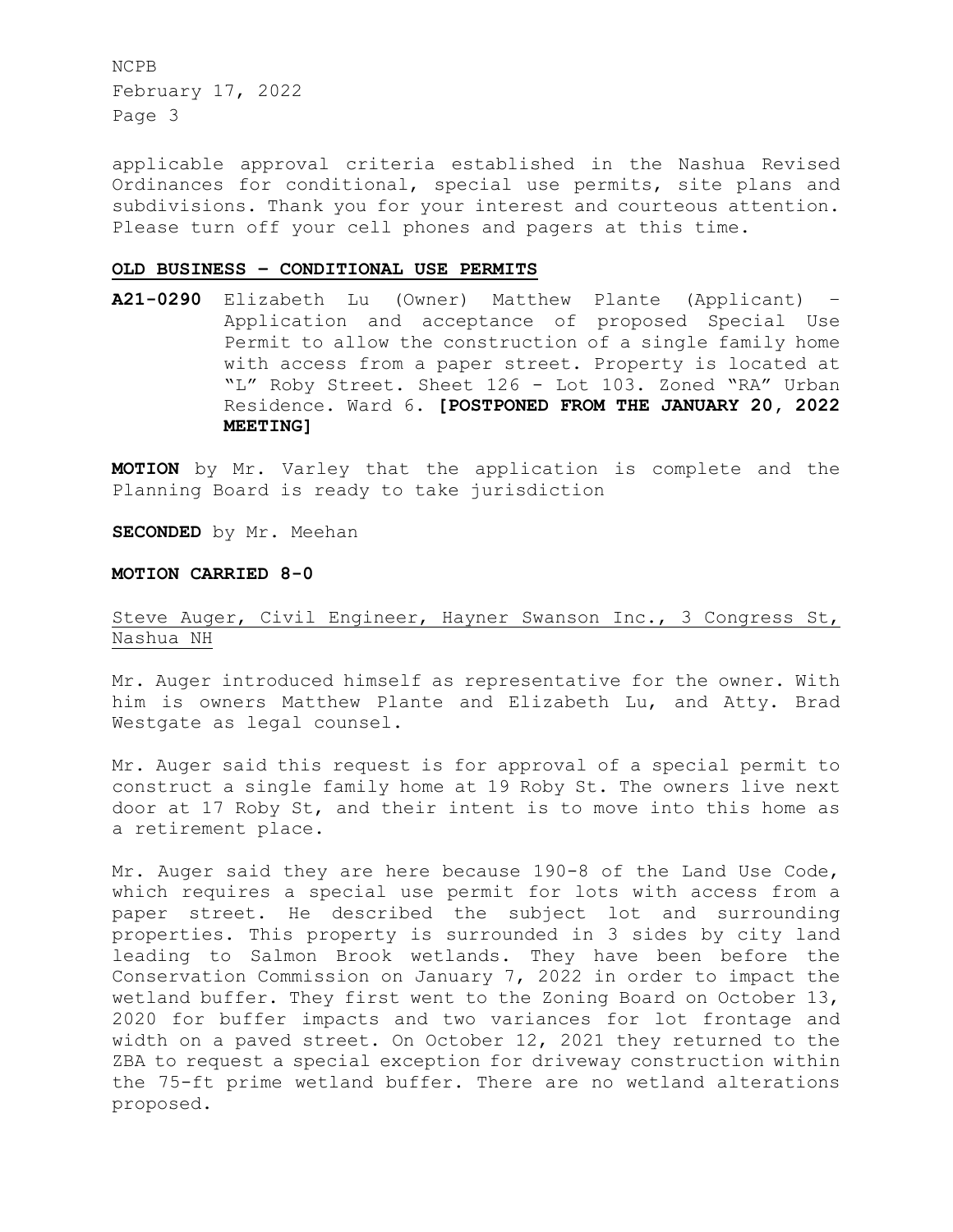Mr. Auger outlined utility connections and topographical features. The paved portion of Roby St roughly bisects 17 Roby St. This would extend a driveway roughly from the end of the maintained section of Roby St to 19 Roby St. He said the proposed stormwater management will meet the 2, 10, and 50-year storms, with a negligible increase to the 100-year storm.

Mr. Auger said as part of the special permit, there are six points that must be met. He provided an explanation of each point, as included in the application. They are requesting one waiver, as outlined in the staff report. They believe the site is being developed in a responsible manner and in accordance with the Nashua Land Use Code. The recommended conditions of approval are acceptable, and they respectfully seek approval.

Mr. LeClair asked if the utilities will be underground.

Mr. Auger said yes. There is an existing pole across the street, and the owners have already talked to Eversource. The consensus is that underground electrical would be better due to topography.

### **SPEAKING IN OPPOSITION OR CONCERN**

None

#### **SPEAKING IN FAVOR**

None

Mr. Bollinger asked for clarification of the recommended stipulations.

Ms. McGhee said there are still outstanding engineering comments, and asked the Board to stipulate that prior to the Chair signing the plan that all comments be addressed.

Mr. Bollinger asked if stipulation #2 could be reworded to include.

Ms. McGhee said they should add an additional stipulation.

Mr. Hudson said it was presented that trash pickup would be the same as the current residence. They have had applicants in the past assume that the city would be performing trash pickup. This lot doesn't have frontage on a public street, so he is not sure if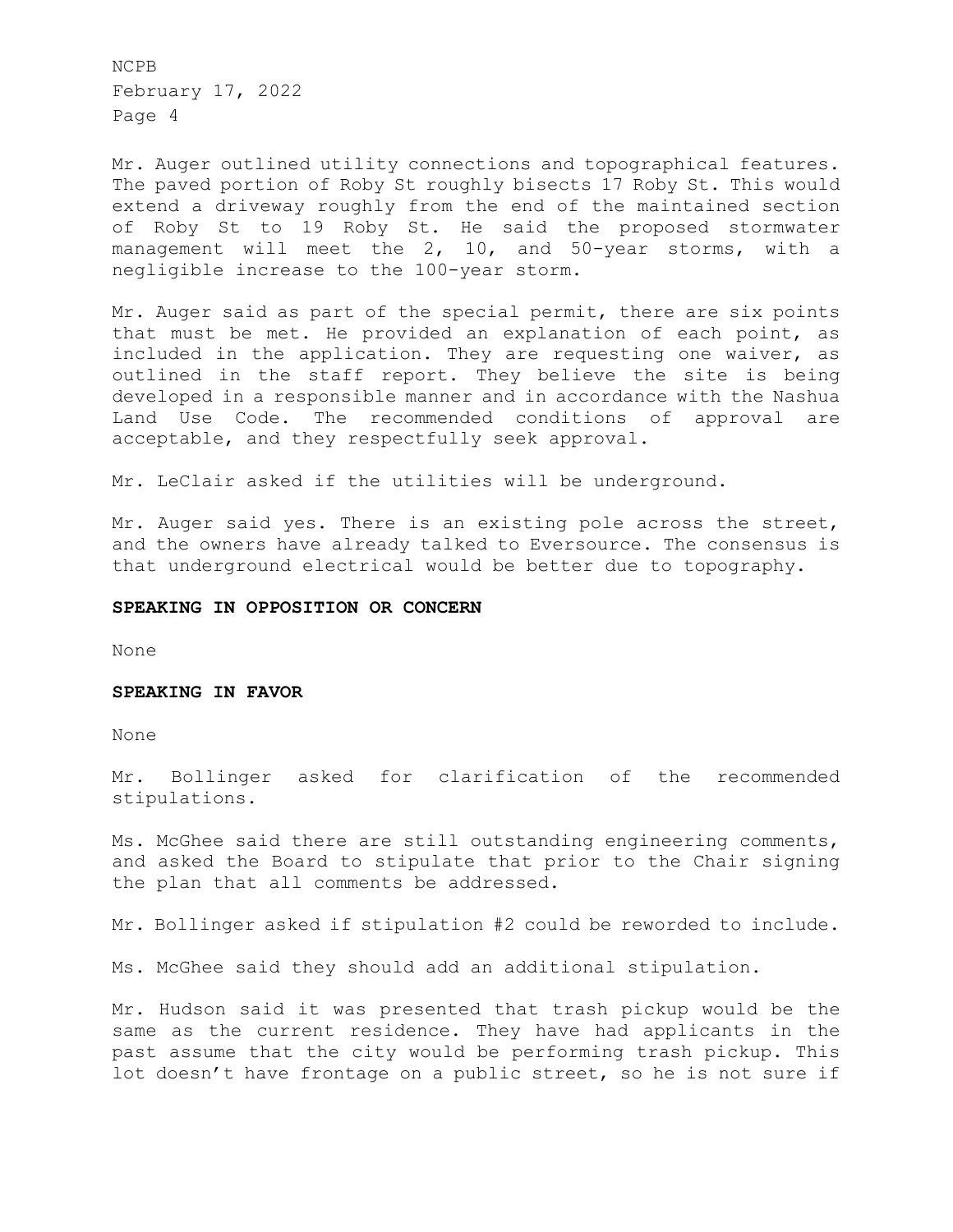it would be possible. He asked if they need to stipulate approval contingent upon the Board of Aldermen approval.

Mr. Sullivan said they do not need to. That is a required referral, so there is no specific need for a condition.

Ald. Cathey asked if there is any way to ensure that trash pickup happens at this address.

Mr. LeClair said that would be a Public Works decision.

Mr. Sullivan said correct. The Planning Board cannot overrule the Public Works policy for trash pickup.

Ald. Cathey asked if Roby St will be extended.

Mr. Sullivan said Roby St itself will not be extended. This is a driveway connection within the right of way.

## **PUBLIC MEETING**

Mr. LeClair closed the public hearing and moved into the public meeting. He said this seems straightforward and he doesn't have any particular concerns.

Mr. Meehan said he drove by, and the same thing happened at Burnett Street.

Mr. Bollinger said he appreciates the applicant proactively contacting Eversource.

**MOTION** by Mr. Bollinger to approve Old Business – Special Use Permit A21-0290. It conforms to §190-8 with the following stipulations or waivers:

- 1. The request for a waiver of § 190-282(B)(9), which requires showing existing conditions on site and within 1,000 feet, is granted, finding that the waiver will not be contrary to the spirit and intent of the regulation.
- 2. Prior to the Chair signing the plan, any minor drafting corrections will be made to the plan.
- 3. Prior to any work and a pre-construction meeting, a financial guarantee shall be approved.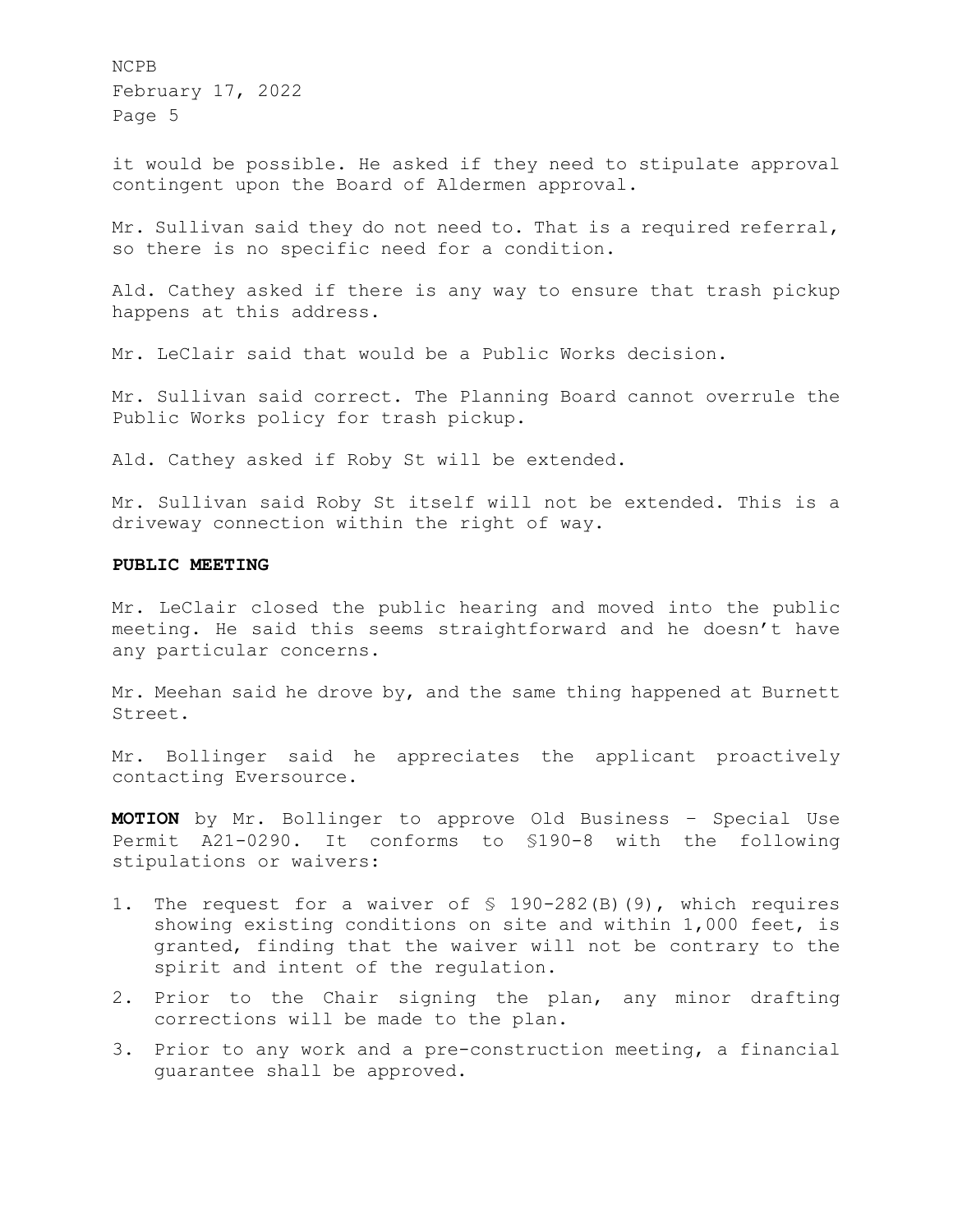- 4. All conditions in Zoning Board of Adjustment approval letter dated October 13, 2021 are incorporated herein.
- 5. Prior to the Chair signing the plan, all comments in a letter dated January 20, 2022 from Joe Mendola, Street Construction Engineer shall be addressed to the satisfaction of the Division of Public Works.

**SECONDED** by Mr. Varley

## **MOTION CARRIED 8-0**

## **OLD BUSINESS – SUBDIVISION PLANS**

**A21-0177** Jigna & Sachin Patel (Owners). Proposed subdivision amendment to move an existing utility easement. Property is located at 69 Cherrywood Drive. Sheet C. Lot 2755. Zoned R-40-Rural Residence (FUOD overlay). Ward 9. **[TABLED TO THE MARCH 10, 2022 MEETING]** 

#### **OLD BUSINESS – SITE PLANS**

None

#### **NEW BUSINESS – CONDITIONAL USE PERMIT**

None

### **NEW BUSINESS – SUBDIVISION PLANS**

None

#### **NEW BUSINESS – SITE PLANS**

None

#### **OTHER BUSINESS**

1. Review of tentative agenda to determine proposals of regional impact.

**MOTION** by Mr. Bollinger that there are no items of regional impact

**SECONDED** by Mr. Meehan

**MOTION CARRIED 8-0**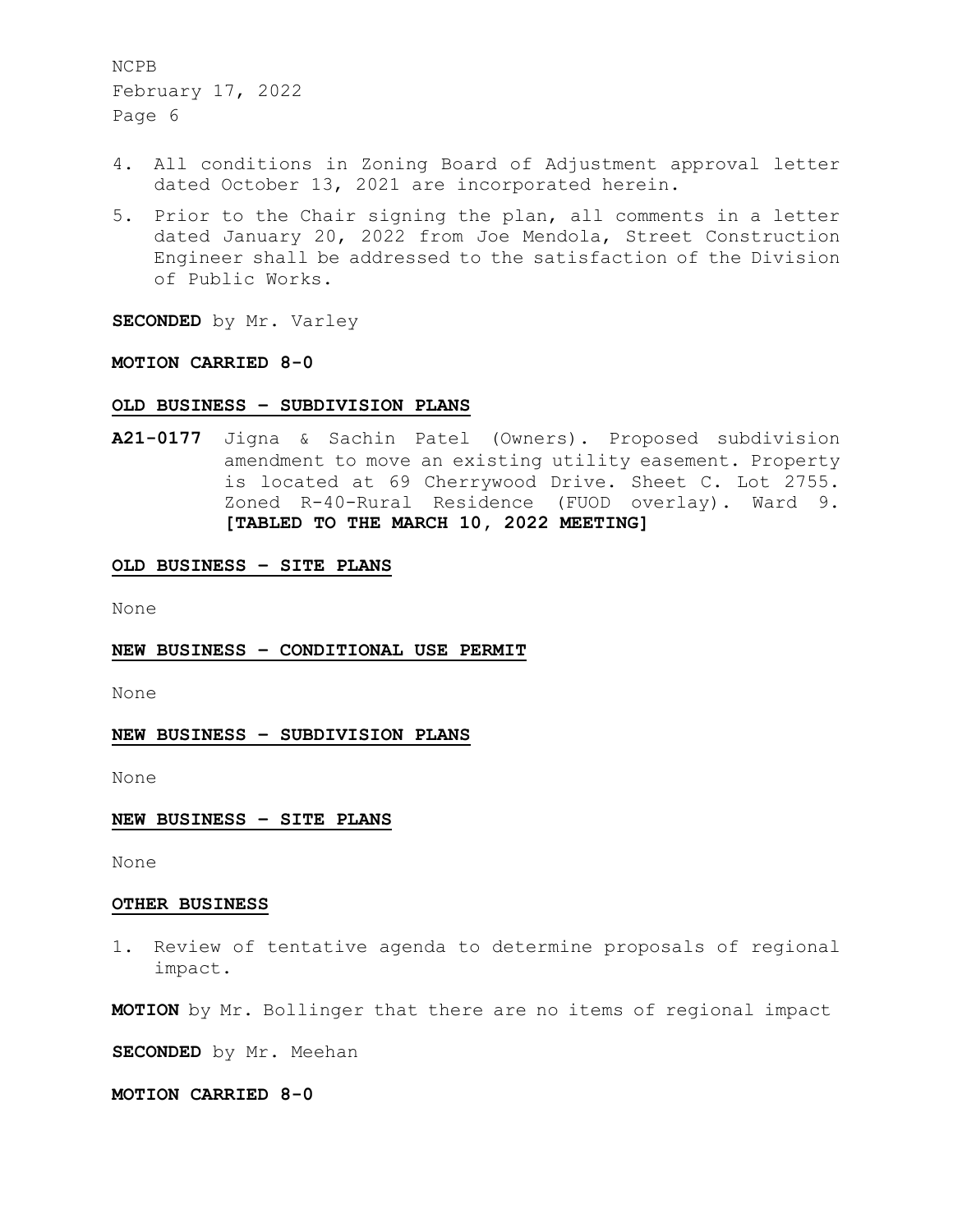2. Referral from the Board of Alderman on proposed petition for authorization for issuance of Building Permits for a building on a Private Road – 19 Roby Street.

## Atty. Brad Westgate, Winer & Bennett, 111 Concord St, Nashua NH

Atty. Westgate introduced himself as legal representative for the owner. With him is civil engineer Steve Auger and the owners.

Atty. Westgate provided a background to this case. They have filed a petition with the Board of Aldermen to apply for building permits for a lot on what is deemed a private road. This is required by statute RSA 674:41-I(d), which outlines the process for properties with no frontage on a public street. This typically involves a class VI road or a paper street.

Atty. Westgate said Nashua has streets that have small ends that were never accepted or built out. This statute was designed for rural towns with longer stretches of class VI, paper roads, or dirt roads that were never fully developed. Roby Street extends beyond the publicly maintained portion.

Atty. Westgate said subdivision plans are recorded with the Registry of Deeds with depicted roads, dedications to public servitude, and the city can accept the road as it chooses. Most of the time the roads are constructed by the developer and the city accepts the streets. This neighborhood was first subdivided in 1916. The law at the time was that if 20-years had passed and the city never accepted the road, the public servitude vanished and no longer was this section of road subject to the city having the right to accept it. The law has since changed. After the 20 years of dedication from subdivision plan recording, without it being built out, the ability for this section of Roby Street to be a city-accepted street went away. All that's left is private rights of access, effectively implied easements enabling lot owners to have a right to traverse over the private street.

Atty. Westgate the statute was established so that property owners could go to the local governing body to authorize building permits. This led to the need for the petition. The statute sets forth criteria for the Board of Aldermen to grant approval for building permits. The city is not responsible to maintain the section of paper street, nor is the city liable for damages resulting from the use of it. He asks that what was presented in the special permit be incorporated as testimony in this referral.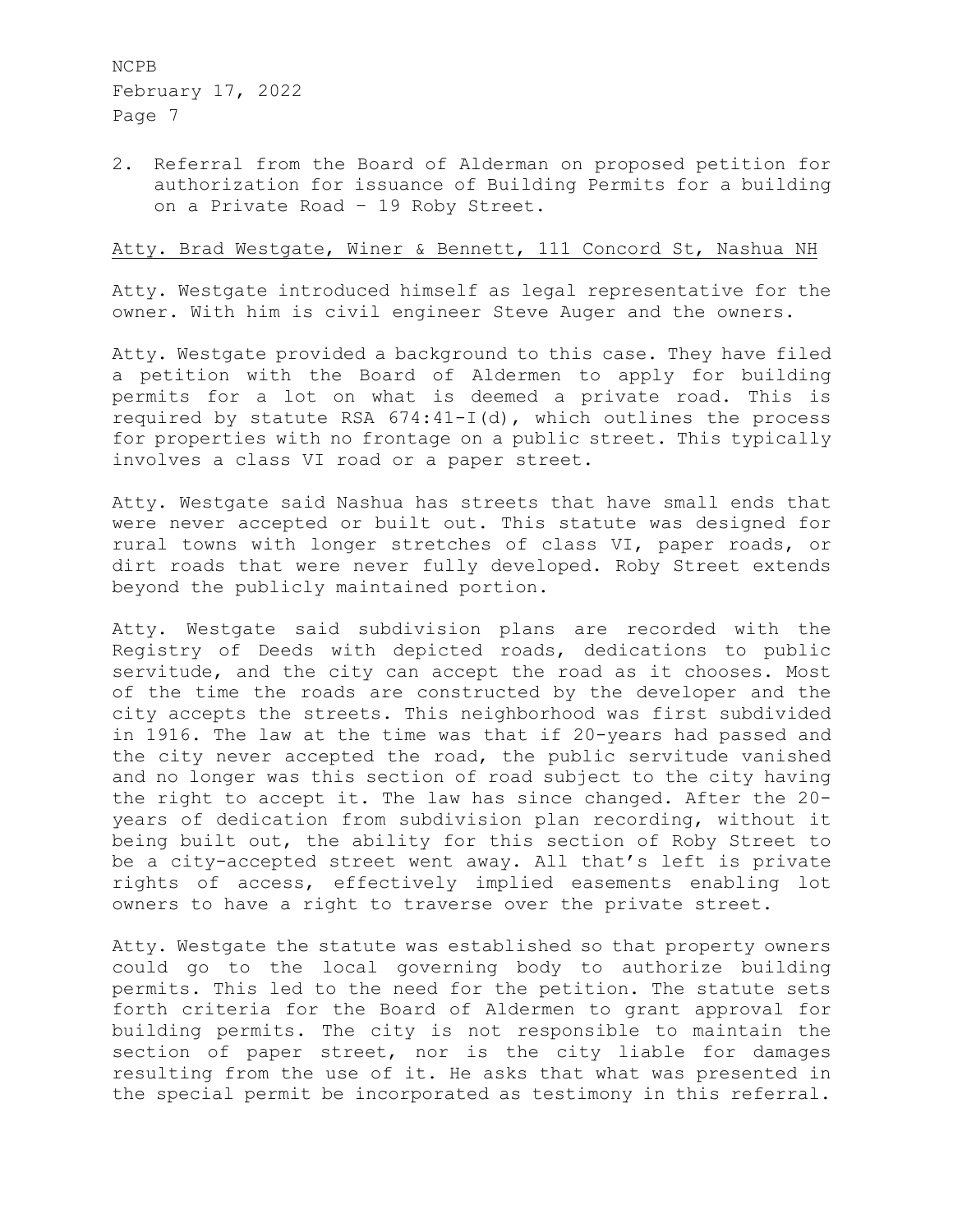Land use Code 190-8 deals with this same concept and is derivative of the statute. The special use criteria have been satisfied, and he thinks the case on the merits have been satisfied for the appropriateness of issuing a building permit.

Mr. Meehan asked about the process.

Mr. Sullivan provided guidance on the process. He would concur with the petitioner's testimony and recommends that they incorporate the prior special permit testimony. He would also recommend that in accordance with the RSA 641:41 relief granted in 2020, that they make any recommendations conditional upon final signoff from Engineering and Fire Depts. The applicant has made a fair case based on the circumstances and proposed access.

Ms. Harper asked if an easement is required over 17 Roby St.

Atty. Westgate said they will have to establish one for the portion of driveway on 17 Roby St and for the utility services.

Mr. LeClair said that since this is a referral, there is no public testimony.

Mr. Varley said ordinarily they would still take testimony if presented.

Mr. LeClair confirmed that none of the audience members wished to provide testimony.

Atty. Westgate requested a favorable recommendation.

Mr. LeClair said this appears to be a reasonable request.

Mr. Varley said they made a substantive determination with the special permit approval.

Mr. Bollinger asked if there is a reference number to a Board of Alderman action.

Mr. Sullivan said it's not necessary.

**MOTION** by Mr. Bollinger to favorably recommend Other Business #2 to the Board of Aldermen, with testimony incorporated herein

**SECONDED** by Mr. Hirsch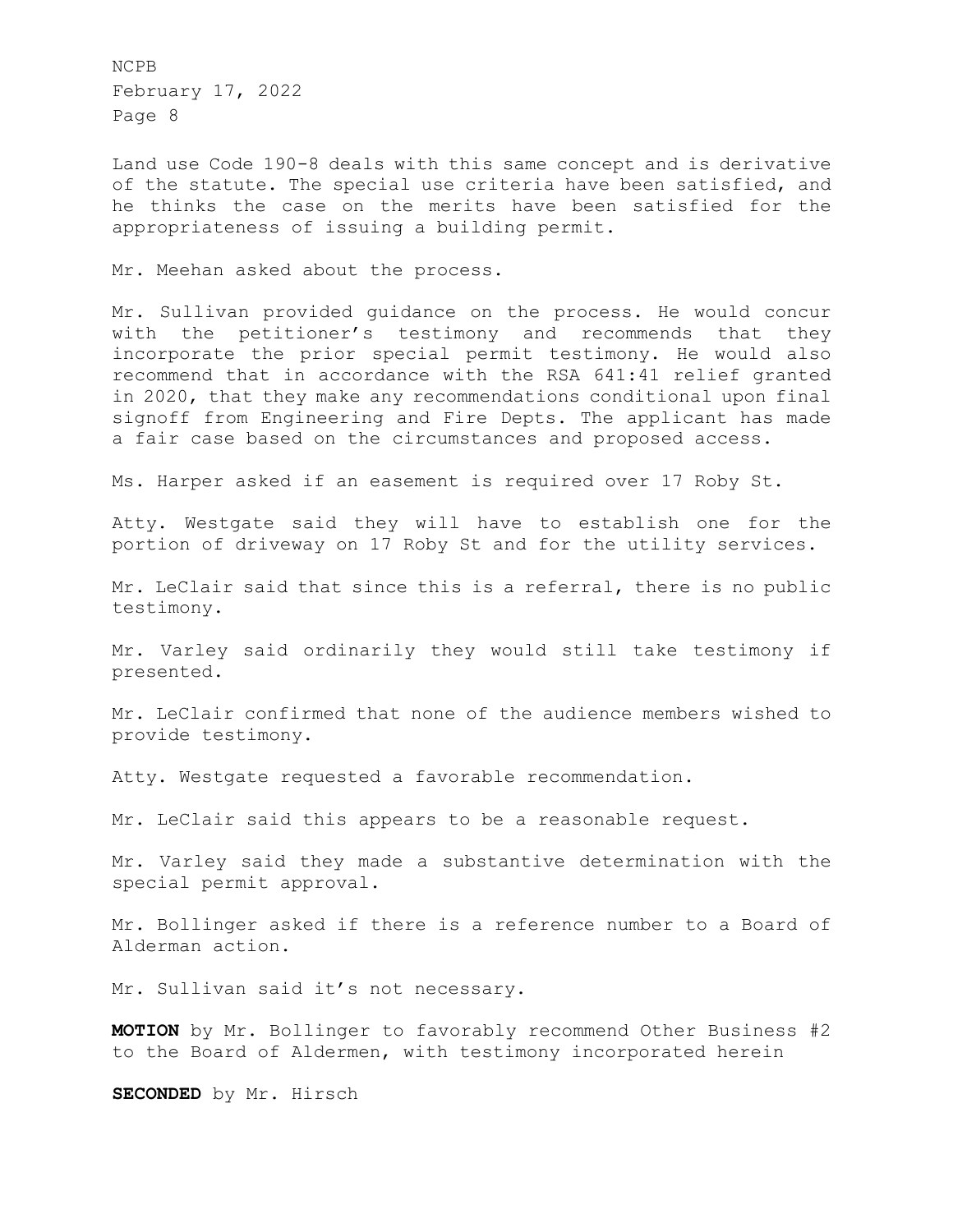#### **MOTION CARRIED 8-0**

3. Referral Petition to Re-Zone Gateway Hills from Park Industrial District to C-Urban Residence RC District.

Mr. Bollinger requested clarification from Mr. Sullivan regarding his February 16<sup>th</sup> letter. He wants to understand staff's position.

Mr. Sullivan said his intent was to avoid verbal comment on this petition as much as possible. The city has been working collaboratively with the John Flatley Company for decades on the development of these properties within the Tara Heights/Gateway Hills area. The Flatley Company has done tremendous work providing critical housing and industrial space amongst other uses onsite. That said, they do have concerns regarding the proposed rezoning, related to the compounding impacts of different projects proposed and subsequently approved by the Planning Board. There is a large number of property tracts that would be potentially developed in the future, and his intent with this letter was to express concern and caution about how those long-term impacts are contemplated by the Planning Board and Board of Aldermen.

Mr. Sullivan said the Planning Department has no objections to the proposed rezoning. Housing is a critical need for the City of Nashua. They also acknowledge that industrial spaces are limited and more so by the day, but they respect the interest in proposed housing. They do not object to that. What they do want to ensure is that any such housing proposal is accompanied by appropriate onsite and offsite mitigation to ensure that this development and future developments are appropriately planned for.

Mr. Sullivan said within the letter there are specific recommendations relative to rezoning and larger concepts such as a development agreement and master development plan. Those are not necessarily subject to the Planning Board's review this evening, as they are Board of Aldermen matters, but he wanted to write a joint statement for all boards' consumption. He is not objecting to the rezoning, this letter is intended only to signal concerns they have about potential future developments.

Mr. Bollinger asked if the Planning Board was to favorably recommend this, would they need to stipulate any conditions in the letter be addressed?

Mr. Sullivan said that is too heavy for the Board to stipulate. They are within their purview to make recommendations based on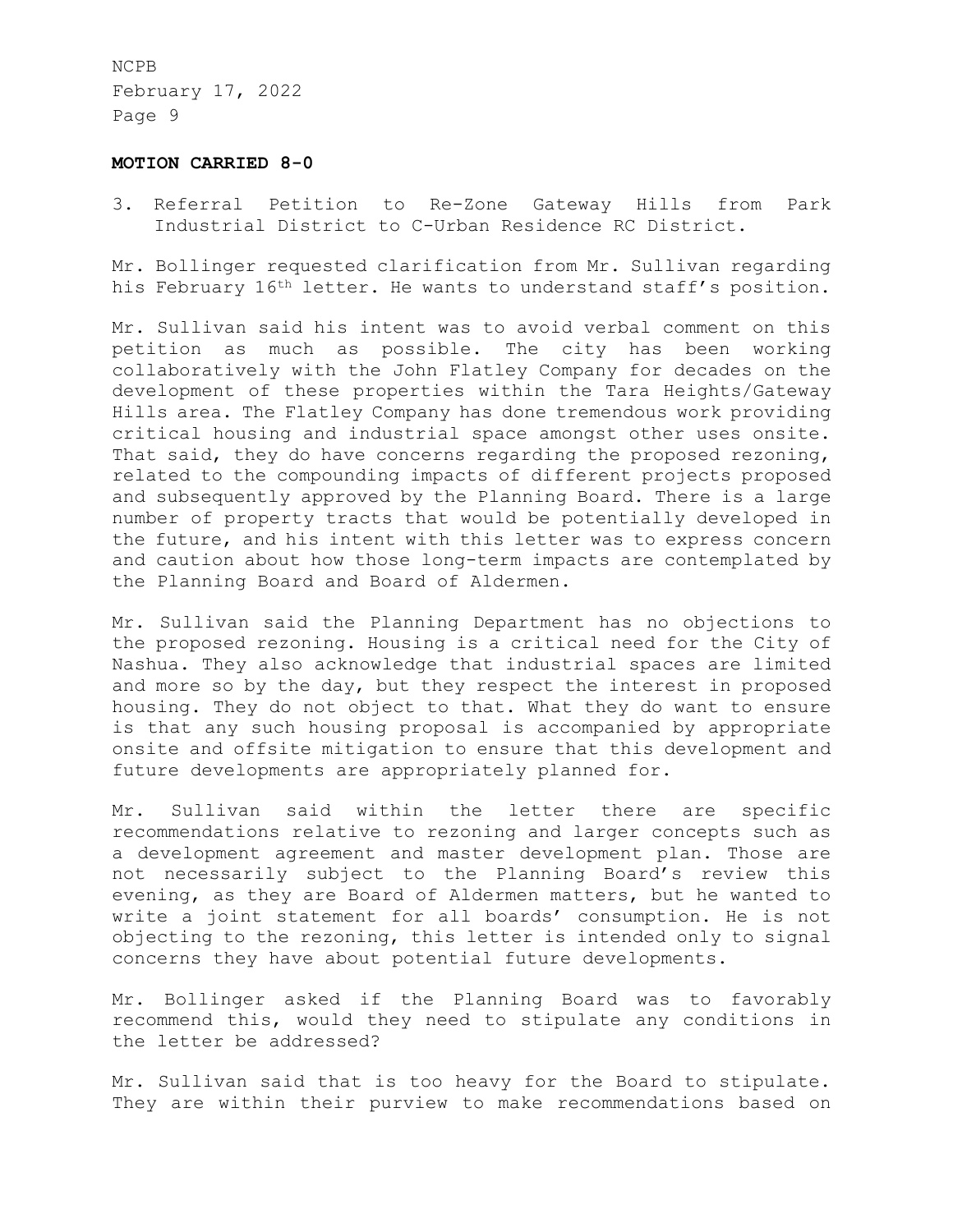the zoning and appropriate mitigation. They will ultimately review any project that comes forward as a result of this rezoning. He asked the Board to be as jurisdictionally correct as possible.

Mr. LeClair said they are reviewing this in terms of making comment.

Mr. Sullivan said yes, and they are reviewing it in terms of the Master Plan. That is their role. While the Plan did not provide specific recommendations for this site, clearly there are larger concepts spoken to such as housing and industrial spaces. Your role is to look in the broader context.

Mr. LeClair asked for detail on what the difference between Park Industrial and RC zoned uses.

Mr. Sullivan said functionally it is a change from a commercial and industrial use to a residential zoning district. The petitioner's intent is to construct a multifamily development, and an RC rezoning is critical to doing that.

Mr. Meehan referred to the second page of the letter, where a plan was submitted but not reviewed by the Board.

Mr. Sullivan said a plan was submitted but not formally decided upon by the Planning Board. He's not aware of any specific commentary, and does not mean to imply negative review or reaction to that application.

# Atty. Gerald Prunier, Prunier & Prolman PA, 20 Trafalgar Sq, Nashua NH

Atty. Prunier introduced himself as representative for the property owner. He said Mr. Sullivan did a good job, as most of the stuff regarding the Flatley company occurred before his time.

Atty. Prunier said they have been trying to build roughly 300 apartments. In Mr. Sullivan's letter there was no objection, only to bring things to the Board's attention. Most of the conditions within the letter are within the Planning Board's purview, and they would need to come here again for review. They will have to consider the number of units and the manner in which they are proposed. They will provide traffic studies as needed. An ordinance recently passed requiring affordable housing, which will need to be reviewed. He would like the Board to make a clean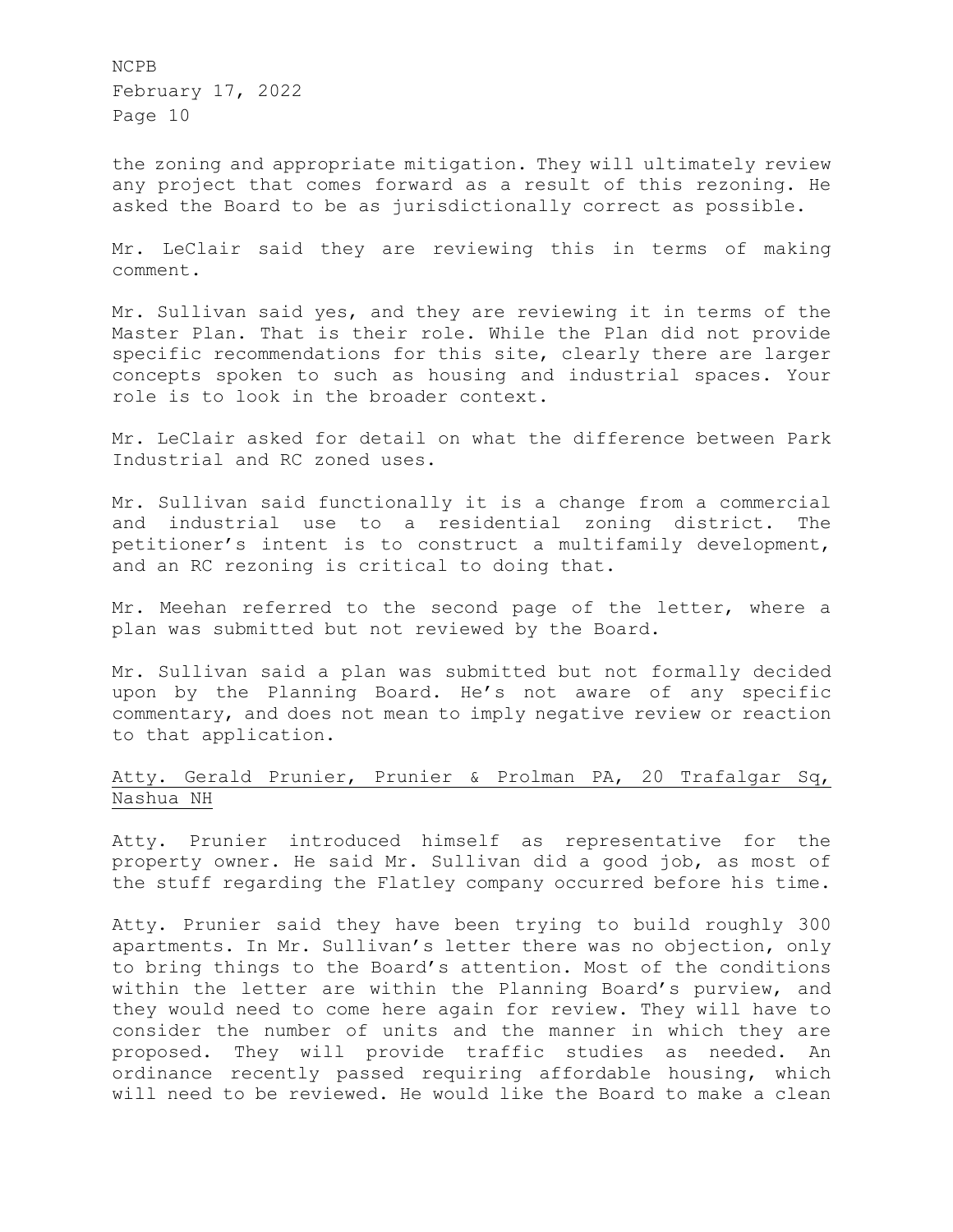recommendation to favorably recommend this rezoning, without conditions, because they would be putting conditions on the site plan when it comes before them.

Mr. Varley said he agrees that any specific conditions would be part of the site plan review process. However, it's alluded to in the letter that there have obviously been a series of projects developed on these parcels. Over the years they have discussed that it hasn't been a specific project that tipped the balance for more substantial offsite improvements, but a cumulative effect. They want to make sure that when the project comes, the Flatley Company will be well prepared to address those issues in a level of detail relative to prior discussions.

Atty. Prunier said Mr. Sullivan's letter is a good diagram to follow the answer the questions when they return to the Board.

Mr. Meehan said he appreciates many of the projects the Flatley Company has completed in Nashua and he understands the vision for the city. He appreciates the specific notations in the letter regarding a master development agreement, as it is such an important piece of property. Is that something they are willing to do?

Atty. Prunier said they have been in the process for over a year working with the city for a development agreement. They haven't been able to get there yet, but they're getting closer. That's why they cut this piece out from the whole site. They originally tried to ask for a use variance for multifamily residential, but the Zoning Board thought it was too big. He agrees, it should go to the Board of Aldermen for rezoning. That is the process they are trying to go through.

Mr. Meehan asked if an approval with the stipulation that they bring it to a full master development agreement would not be a problem.

Atty. Prunier said in his opinion it would hinder the development of the project. They want to keep the zoning clean for when they have to finance. They still have 400 acres and want to take care of it. However, those are zoned Park Industrial. Until the city decides otherwise, that's how it will stay. The Board could request a development agreement when they come for development that will have conditions.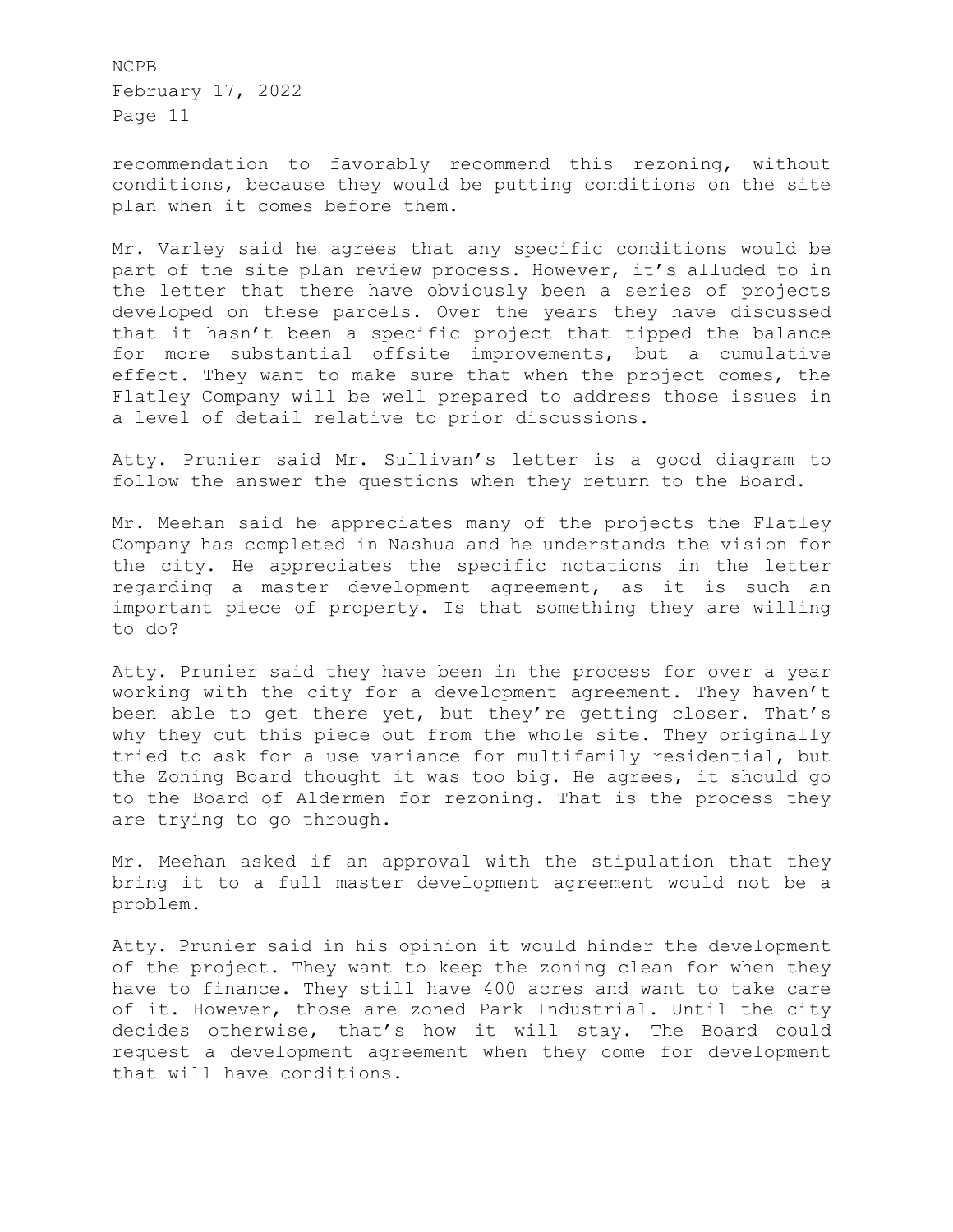Mr. LeClair said if they are not putting conditions or stipulations on anything, they are providing a referral. They are not the authority for approval. They are providing comment on whether the zoning change proposed is consistent with what is appropriate for land use and the Master Plan. They should think about what they want to pass along to the Board of Aldermen.

Mr. Meehan said that Mr. Sullivan's letter was very clear on a master development agreement as a concern from city staff. Should their recommendation to the Board of Aldermen include that statement?

Mr. LeClair said they can comment anything, and the Board of Aldermen could take it or leave it.

Mr. Sullivan said that is the fine line. Although they are recommended in this letter to the Board of Aldermen, he believes this is beyond the Board's scope of review right now. A comment that the rezoning is acceptable subject to appropriate offsite mitigation that reflects a long term agreement that would be acceptable. But he would caution the Board against making a recommendation to execute a master development agreement. That comment is intended for the Planning and Economic Development Committee and the Board of Aldermen, who are best positioned to weigh in, in that fashion.

Ald. Cathey said housing and infrastructure rank high on the radar. Once this comes to the Board he expects it will be fully vetted because of the housing issue they have. It would be appropriate to provide a straight recommendation or nonrecommendation, and then the BOA work out the details.

Mr. LeClair said ultimately the applicant will come back for site plans and they can evaluate from there. Master development agreements have inputs, but they don't dictate what they are currently looking at.

Mr. Sullivan said the one exception is that the applicant did supply a confirmation letter relative to Spit Brook Road improvements that has a rational connection to the rezoning proposed here. It would be appropriate to recommend to the BOA that if they are approving the rezoning, that any Spit Brook Road improvements be provided in accordance with Planning Board approval. The critical issue is that the applicant is willing to provide those improvements as part of the development contemplated here.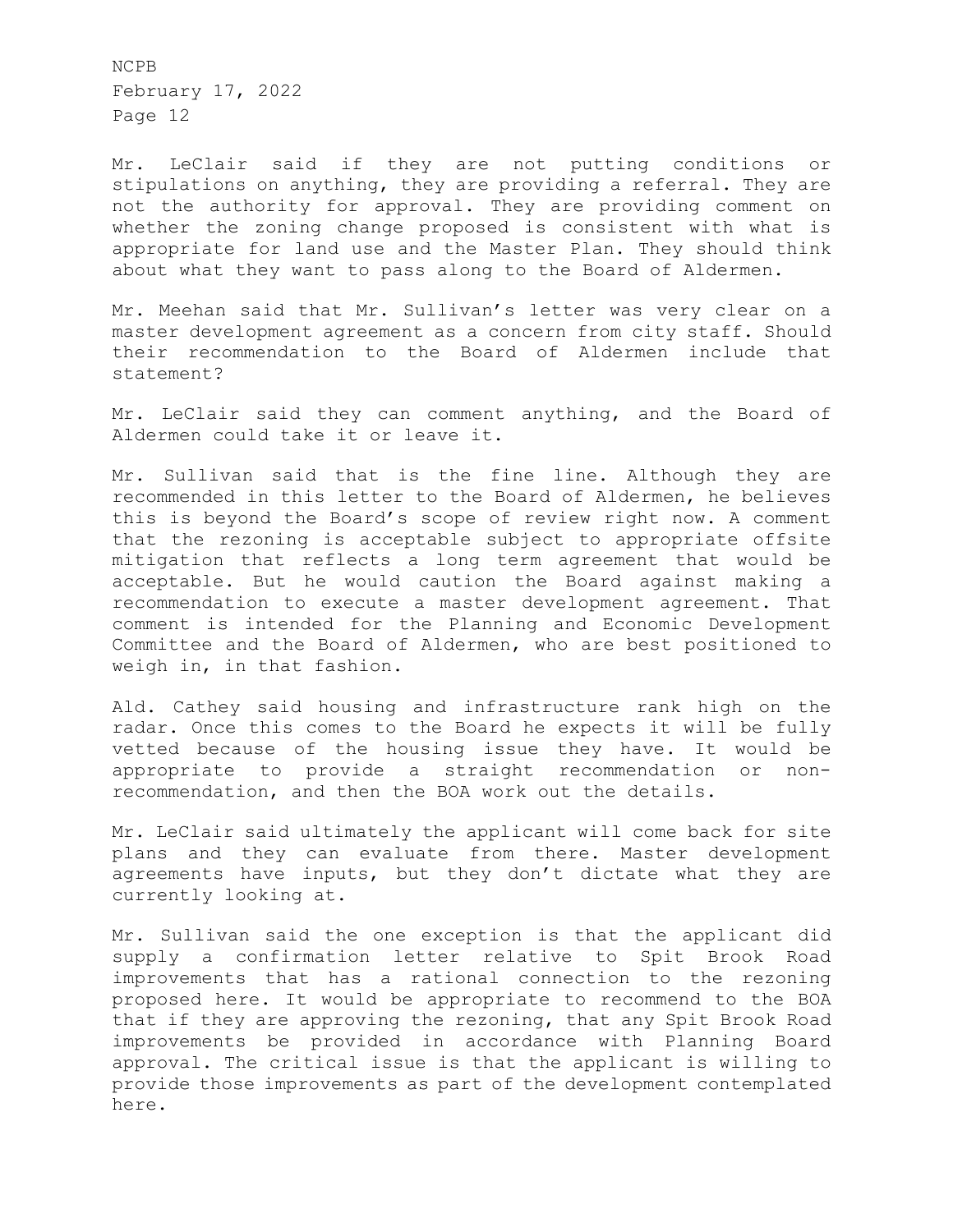Mr. Varley asked that the applicant speak to the owner's views on how this will be consistent with the goals of the master plan, specifically with respect to industrial zoning and housing.

Atty. Prunier said his understanding of the master plan is that there is a need for housing, but wouldn't necessarily make recommendations for how many units. The problem they have in Nashua is that there isn't much land left. There may be some recommendations that have more density that would have to go the Zoning Board unless he can convince the powers that be to increase the density from 12.5 units per acre to a higher number based on the need in the city.

Mr. LeClair said he looks at this and the construction of the housing units in this location as a positive thing. It's been successful so far. It's consistent with the development around it. He's been on the Board a long time and seen the build of the site. With regards to offsite improvements and mitigation measures, the residential uses have less impact on the corridor than significant commercial uses. He is in favor of a positive recommendation. He thinks this is consistent with the Master Plan, and it's a good place in terms of the land use and surrounding infrastructure.

Mr. Varley said their primary function is from a land use perspective. There are different interests in the Master Plan they need to balance, and this plan does take a chunk of land from Park Industrial. There are some competing interests. With that said, this land has been available for Park Industrial for a long time and hasn't been used for that purpose, whereas they know there is a significant need for housing. He agrees that this seems to be the overriding Master Plan goal, and would be well served with the rezoning. He thinks the impact needs to be addressed with some fairly expansive offsite improvements, but it is probably a less intense use need than significant commercial development. He inclined towards a favorable recommendation.

Mr. Bollinger asked about the February 17th letter received from the petitioner.

Mr. Sullivan said he would be happy to pass it along.

Mr. Bollinger said the last time they referred something to the BOA they referenced Fire and Engineering comments. He wouldn't have any issue with a favorable referral, but some consideration should be given to the staff letter and the petitioner's response.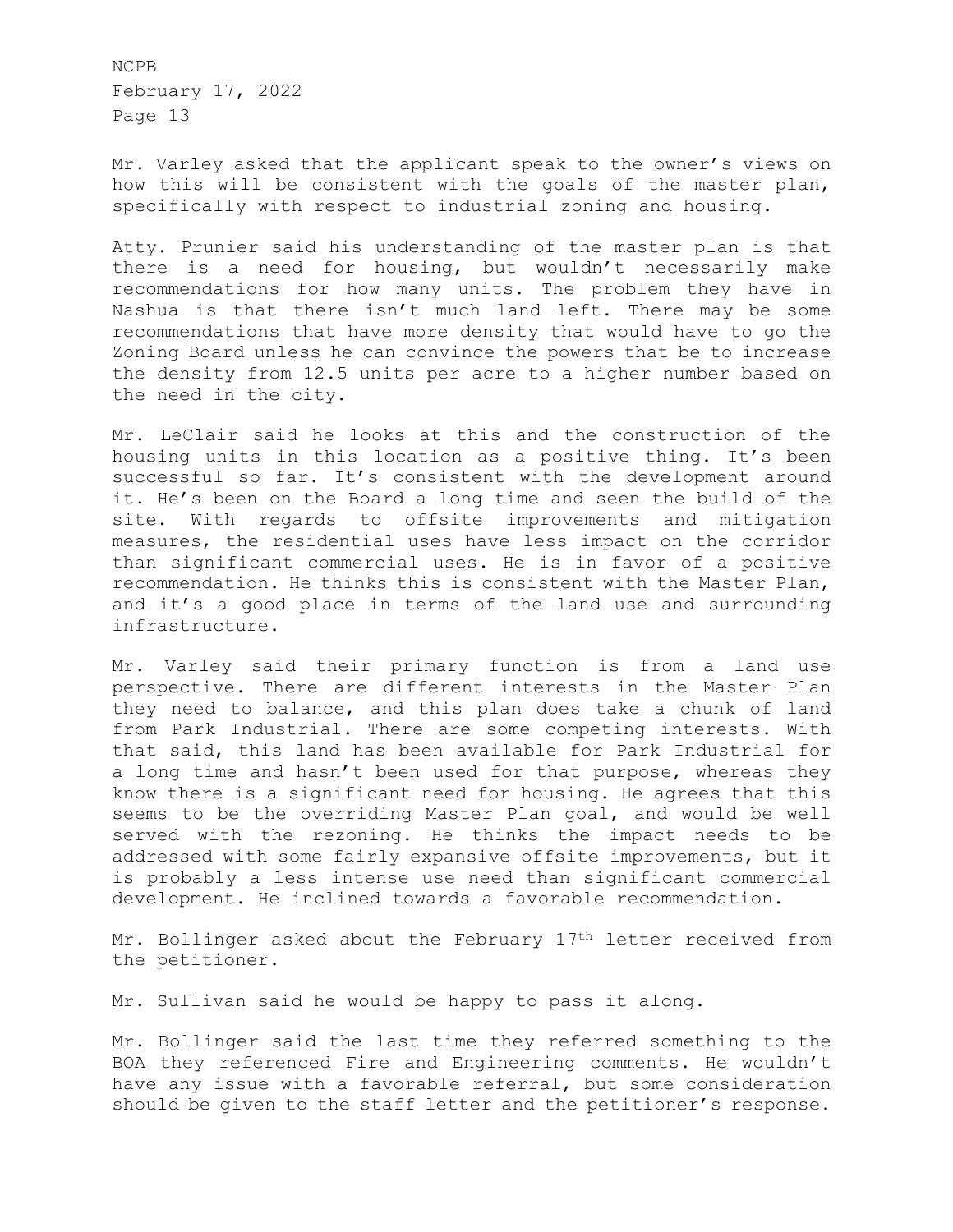Mr. Meehan agrees with Mr. Bollinger. He said there have been a number of instances where they receive material and he spends his time reading and making sure he understands it, and then he goes to the meeting and is told it's irrelevant or outside of their purview. He said when he receives his packet in the mail, he assumes that all the material is going to be relevant to the discussion. If it's not relevant, he asked staff to please make a note of it so he can understand the context.

Mr. Sullivan said understood. He agrees that because of the nature of the letter being directed towards the Mayor, the Board of Aldermen, the Planning and Economic Development Committee, and the Planning Board, they could have been more clear about where the statements were directed. They will be more clear moving forward. Because of the nature and comments made in the letter, he understands how they may appear to be relevant to the Board's action tonight.

Mr. Varley said the point made before is that they received it as part of the broader context of the discussion. They can recommend with whatever commentary they want. As a practical matter, this letter has been directed toward the Board of Aldermen. It's within the record that they will be reviewing. It would be appropriate to note whether they are echoing the comments made in the letter.

Mr. Sullivan said even though the comments may not be relevant within this evening based on this evening's jurisdiction, it's important to put these comments on the record over development agreement matters and the site plan being considered. Part of the tactic with providing this letter was to lay the groundwork for when an application does come before the Planning Board. They want to identify these concerns clearly and publicly at this point in time.

Mr. LeClair said having been on the Board for a long time, referrals are always somewhat complicated. There's a lot of things written into statute that requires the Planning Board to provide an opinion. Generally speaking they have looking at something written for the Board of Aldermen, who has a different jurisdiction than the Planning Board has. The action may have nothing to do with the Planning Board, but they are still required to review it and provide comment on whether it fits in with the Master Plan. They are looking at something not really written to them, and they have to pick out the land use part of it.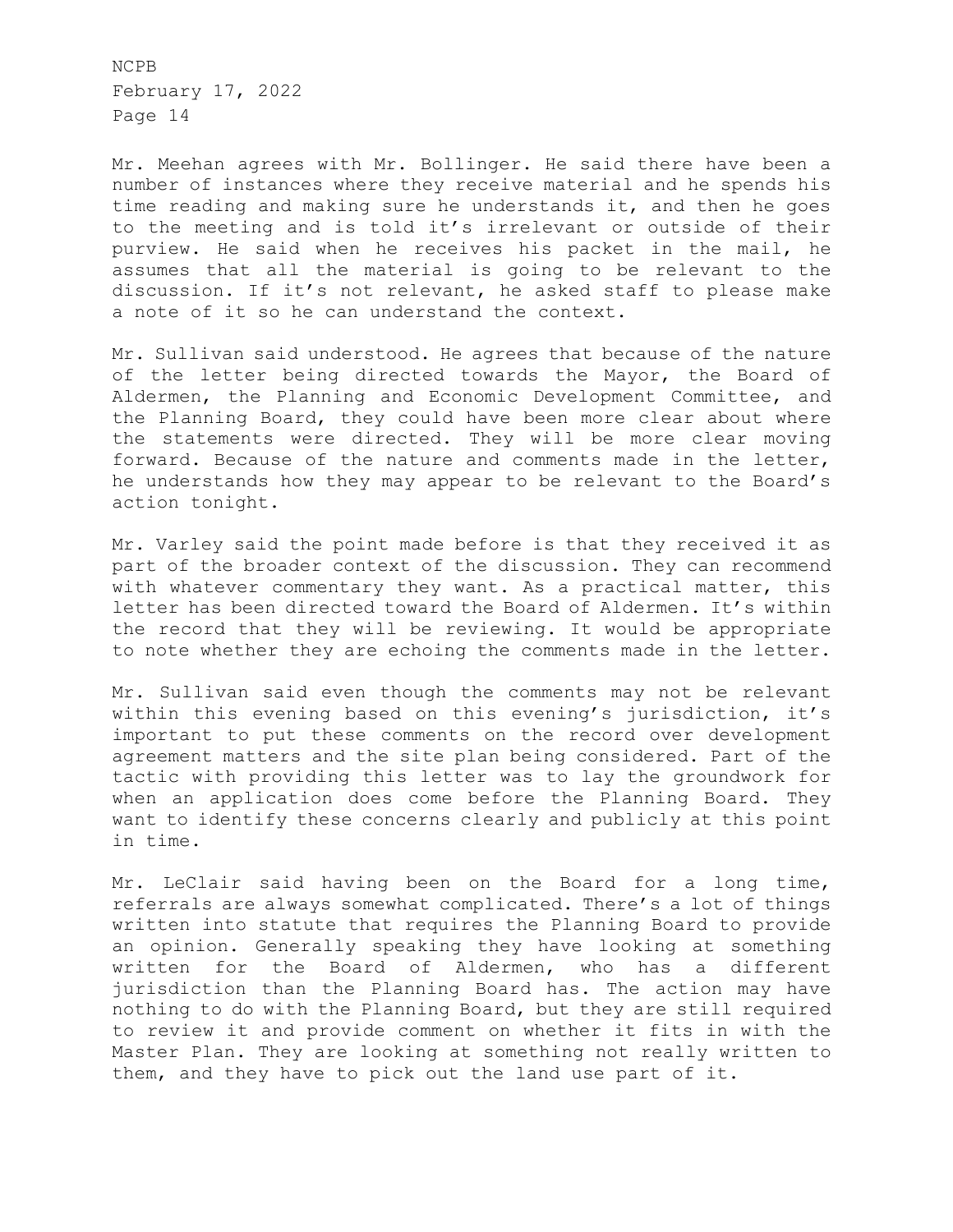Mr. Hudson said as another signer of the letter, he wants to go on record as saying that he doesn't have objection to the proposal. He apologizes if the letter caused some confusion. He feels it was important to summarize where they have been, where they are at, and some of the considerations. The rezoning brings different factors, and the devil is in the details. He wanted to make sure those were raised for the Board's consideration.

Mr. LeClair said part of the point of having aldermen serve on the Planning Board is to carry this discussion directly to the Board of Aldermen meeting. There is a built in mechanism to move their conversations there.

Mr. Bollinger said he would like to commend city staff for penning the letter. For anyone who knows this site, this is not an ordinary referral. This has been going on prior to Mr. Sullivan and Mr. Hudson's time. The city has been asking for a cohesive development plan for a long time. He finds it refreshing and appropriate that this letter was written. It's not their purview tonight to get into site plan details, but he strongly hopes that when the BOA considers this matter, that similar discussions are had. This has been a long time coming, and if they have received some feedback from the petitioner that they are committed, that is something that should be considered. This is not a simple referral, and he appreciates the input of all Planning Board members and staff.

Ald. Cathey said he will abstain from voting, as they will be seeing this referral when it comes to the Board of Aldermen.

**MOTION** by Mr. Bollinger to favorably recommend Other Business #3 to the Board of Aldermen, with consideration given to staff letter dated February 16, 2022 and petitioner's letter dated February 17, 2022

**SECONDED** by Mr. Meehan

### **MOTION CARRIED 7-0-1 (Cathey abstained)**

Atty. Prunier thanked the Board for their time.

#### **DISCUSSION ITEMS**

None

**MOTION** to adjourn by Mr. Varley at 8:22 PM